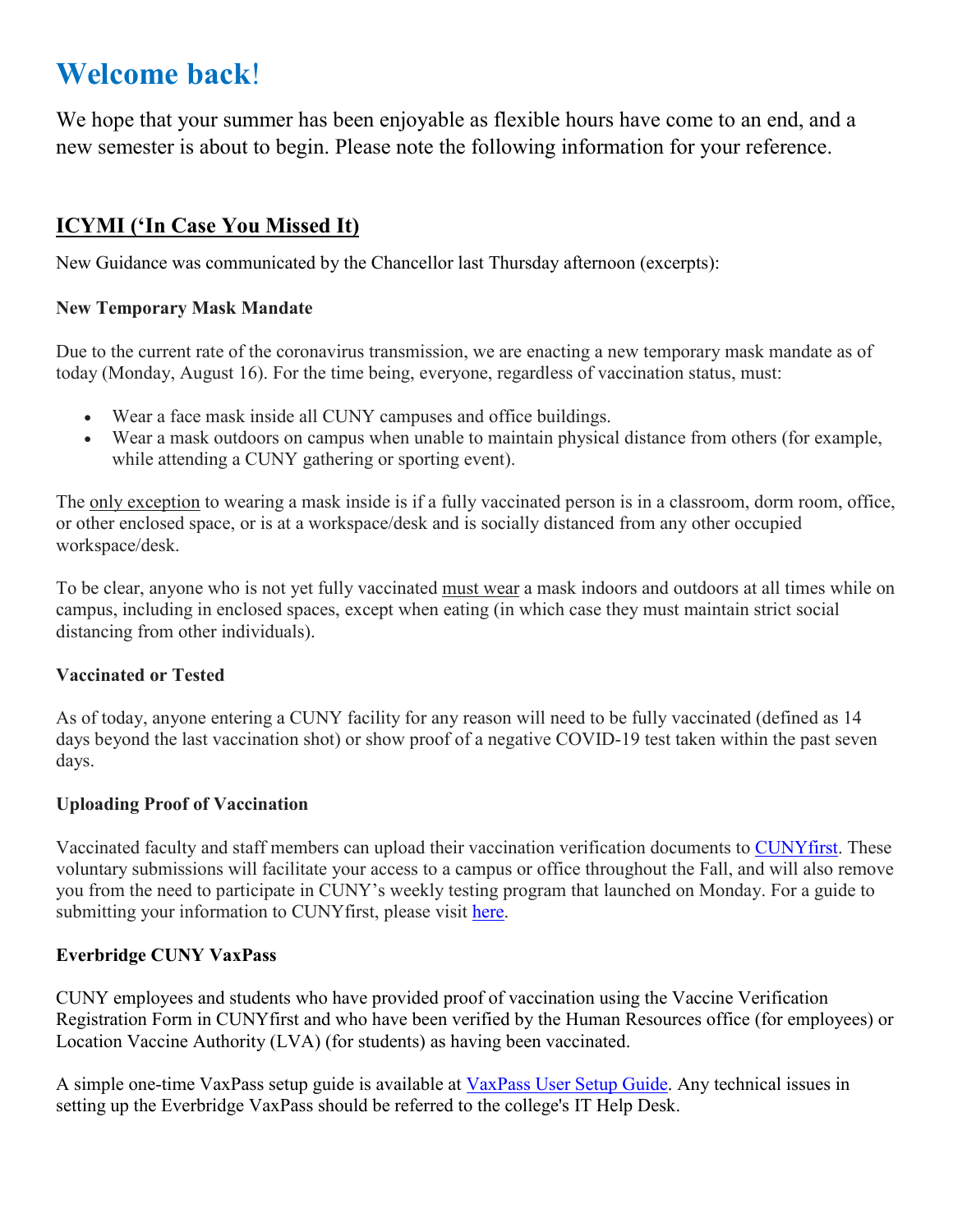#### **Cleared4**

All members of the CUNY community who are unvaccinated or choose not to reveal their vaccination status will be required to test through CUNY ADCL. You can go to any CUNY campus for testing (at York, the testing center is in HPE (lower level)). Test results will be processed within 24 hours (48 hours on weekends) and can be accessed by computer or smartphone.

ADCL has retained Cleared4 health verification management system to provide the platform through which participants can register for the program, schedule a test appointment, receive test results, and display proof of testing. Once registered, participants will receive an overview of the program and instructions on how to proceed. Appointment scheduling, negative test results, and other communications will all flow through the Cleared4 platform. Again, at York the testing center is located in the lower level of HPE but you can go to any CUNY campus to obtain a test.

All faculty and staff members who have not provided proof of vaccination in CUNYfirst or who chose not to disclose their vaccination status need to enroll in CUNY's testing program and should have received an email with a link to enroll on Monday. Testing sites will operate at 18 colleges and at two Central locations. For more details of CUNY's testing program go here: recent letter or here: Testing FAQ.

### **HR Office Operations**

Please note that although we are unable to accommodate walk-in service at this time, we are prepared to serve your needs via phone, and by appointment via ZOOM and in-person.

- **If you were newly-hired during the time of full remote work**, you will be required to present your identification documents in person in order to maintain employment. We will be in contact to schedule a time to do so;
- **Onboarding for all new hires will be by appointment**. The appropriate HR team member will be in touch to schedule;
- **Documents can still be uploaded to our Secure Document Portal** (recommended) or dropped off at the new HR drop-box which will be available soon.
- **Virtual Office Hours** will be held every Friday via ZOOM. These visits are purely online visits. You will be ushered into a waiting room and directed to the best team member to address your inquiry. Hours will be held in the following manner:
	- **10 am to 12 pm HRIS TEAM** CUNY-FIRST, PR-ASSIST, HR-ASSIST and AEMS questions, appointment information, increments, etc.). **Onboarding questions/issues will be handled separately**.

General Inquiries

**2 pm to 4 pm PAYROLL & BENEFITS TEAM**

Paycheck questions, direct deposit, time and leave, health benefits, pension and retirement, etc.)

General Inquiries